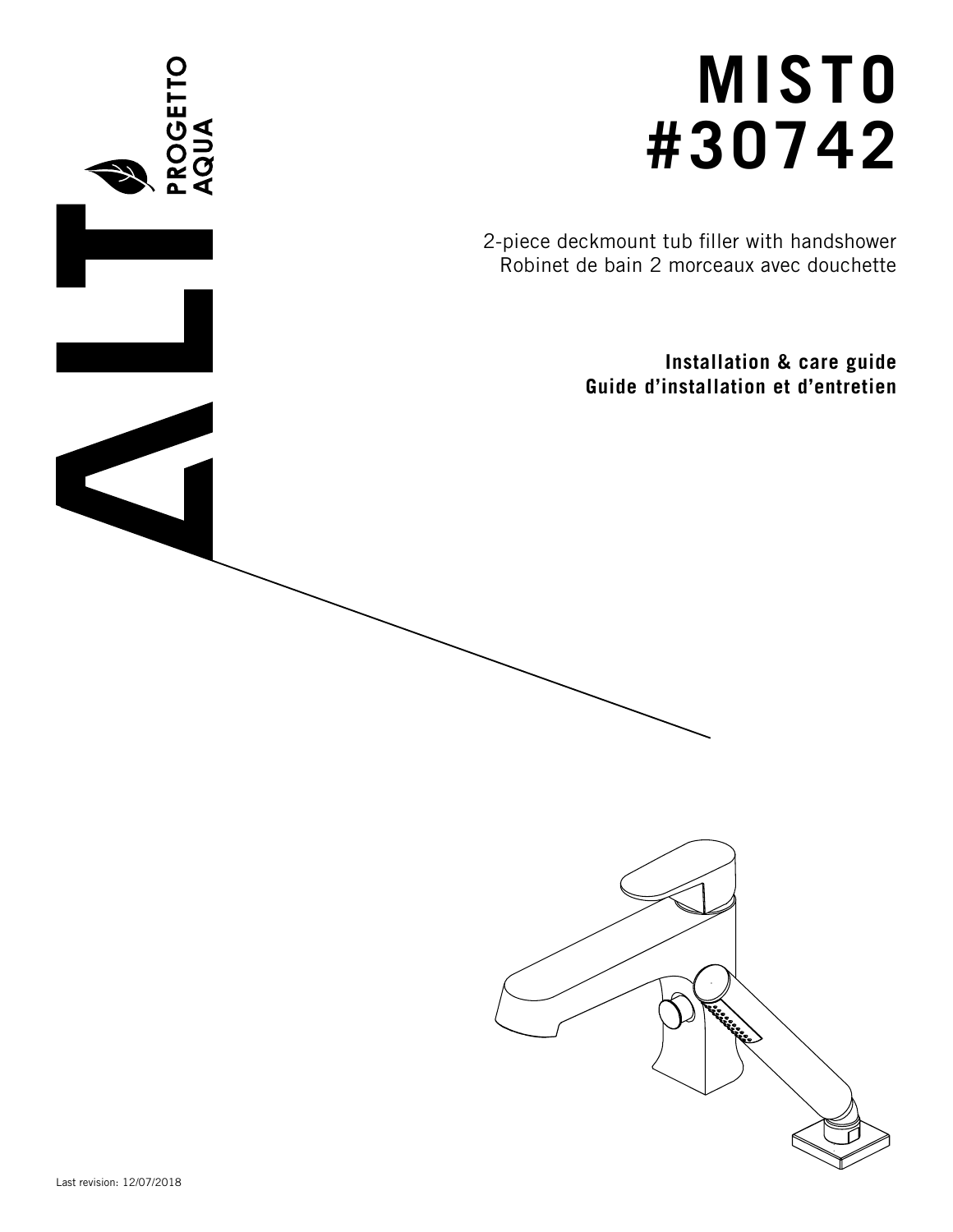### **SPECS AT LARGE / SCHÉMA DES PIÈCES**

| 1 ALT7-509-930-1  | : handle / poignée                               |
|-------------------|--------------------------------------------------|
| 2 ALT7-509-900-1  | : decorative dome / dôme                         |
| 3 ALT7-509-740-0  | : large nut / écrou large                        |
| 4 ALT7-60-699-00  | : cartridge / cartouche                          |
| 5 ALT7-509-910-0  | : aerator / aérateur                             |
| 6 ALT7-509-890-1  | : diverter knob / boutton                        |
| 7 ABFH-145-91     | : flexible hoses / flexibles                     |
| 8 ALT7-507-96-00  | : braided steel hose / boy                       |
|                   | <b>9 ABHS-85-193-PC</b> : handshower / douchette |
| 10 ALT7-307-05-01 | : adaptator for braided ste                      |
| 11 ALT7-507-94-00 | : handshower hose / flexil                       |
| 12 ALT7-307-06-00 | : threaded tube / tube file                      |
| 13 ALT7-307-07-00 | : check-valve / valve anti-                      |
| 14 ALT7-307-08-00 | : reducer adapter / adapta                       |

ôme décoratif **franda déviateur du déviateur du déviateur du déviateur du déviateur du déviateur du déviateur du déviateur du**  $i$ bles d'eau  **8 ALT7-507-96-00 :** braided steel hose / boyau en acier tressé **10 ALT7-307-05-01 :** adaptator for braided steel hose / adaptateur pour boyau en acier tressé flexible de douche **12 ALT7-307-06-00 :** threaded tube / tube fileté **13 ALT7-307-07-00 :** check-valve / valve anti-retour **14 ALT7-307-08-00 :** reducer adapter / adaptateur



## **CONGRATULATIONS FÉLICITATIONS**

## **Congratulations on the purchase of your Alt product**

By purchasing an Alt product, you are taking part in the global movement for better living. We take pride in manufacturing drinking water faucets that are certified Lead-Free. Also, nearly all of our faucets exceed industry standards in water conservation. We've equipped them with efficient ecological aerators that reduce water consumption by at least 20% without giving up performance. Let's protect our most precious natural resource for generations to come.

We recommend the installation of this product to be done by a licensed professional plumber. Please take a moment to read the following instructions and keep this document for future reference.

We hope this product will provide you with many years of trouble-free enjoyment.

For any customer service and/or technical inquiries regarding Alt products, please contact AD WATERS, exclusive distributor of ALT products across North America (Canada and USA).

### **www.alt-aqua.com**

**www.ad-waters.com**

**Félicitations pour l'achat de votre** 

**produit Alt**

En achetant un produit Alt, vous prenez part au mouvement global pour le mieux-vivre. Nous sommes fiers de fabriquer des robinets d'eau potable qui sont tous certifiés Sans Plomb. De plus, la plupart de nos robinets surpassent les normes de l'industrie en matière de préservation d'eau. Ils sont tous dotés d'aérateurs écologiques qui réduisent d'au moins 20% la consommation d'eau, et ceci sans perte de performance. Veillons à cette ressource naturelle pour nos générations

futures.

Nous recommandons l'installation de ce produit par un plombier accrédité. Veuillez prendre le temps de bien lire ce manuel d'installation avant de débuter. Garder ce manuel en référence pour

usage futur.

Nous espérons que ce produit vous procurera

des années d'agréable usage.

Pour toute demande concernant les produits Alt (techniques, service après-vente), veuillez contacter AD WATERS, distributeur officiel des produits ALT à travers le Canada et les

États-Unis.

**www.alt-aqua.com**

**www.ad-waters.com**

## **FAUCET COMPONENTS COMPOSANTES DU ROBINET**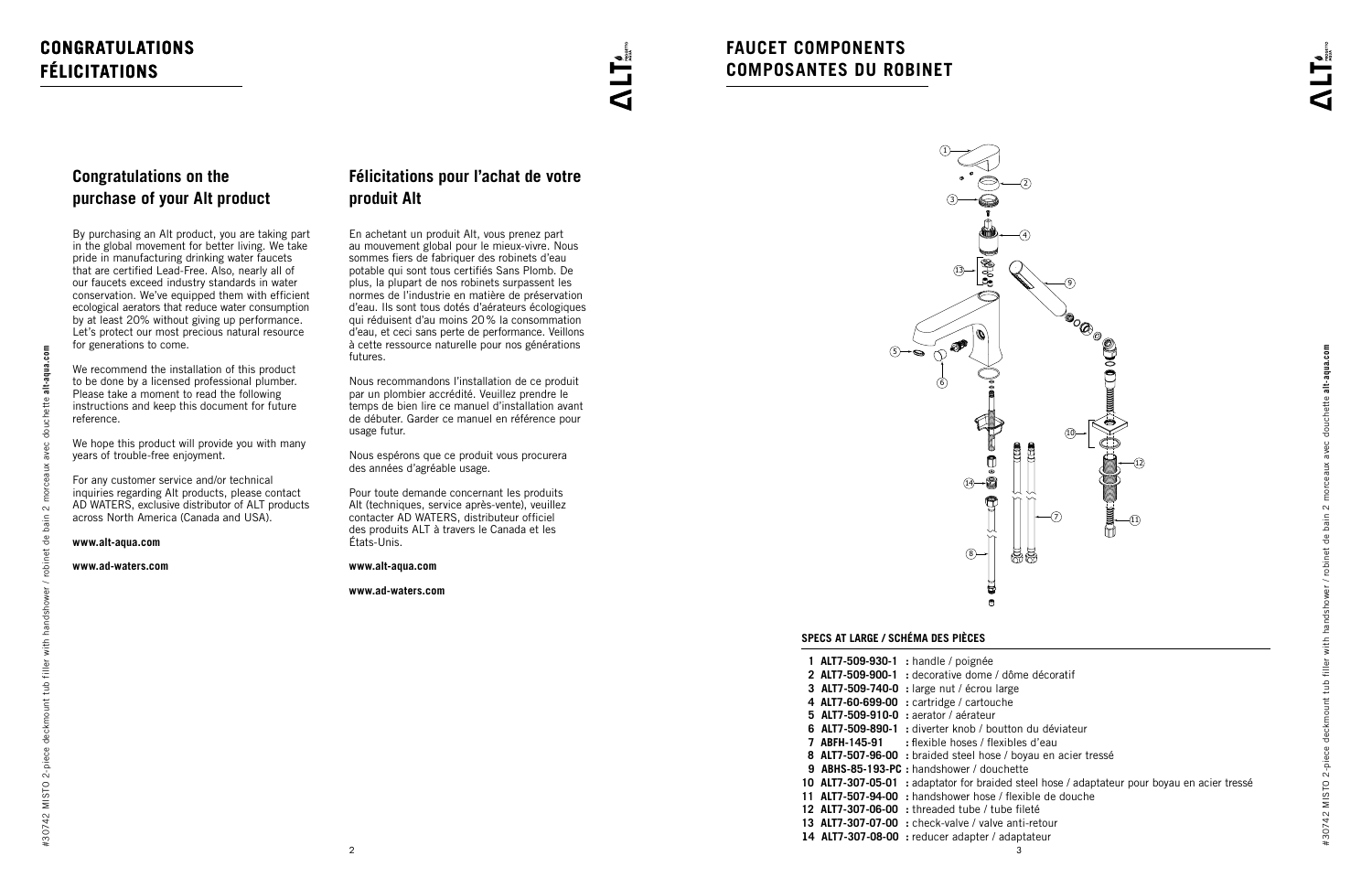#30742 MISTO 2-piece deckmount tub filler with handshower / robinet de bain 2 morceaux avec douchette **alt-aqua.com** alt-aqua.cc nette  $\sim$ bain  $\frac{1}{\sigma}$ handshower with  $\tilde{\mathbf{e}}$ 言 nount tub deck 130742 MISTO 2-piece

### **Installation du bec**

ANOUS RECOMMANDONS DE PERCER UN TROU DE DIAMÈTRE DE 1-1 / 2" POUR L'INSERTION ROBINET.

Avant de débuter l'installation, percer les 2 trous requis sur la surface prévue. Pour faciliter l'entretien futur, assurer un accès au brute du robinet.

**CAUTION:** FOR BEST RESULTS, WE STRONGLY RECOMMEND THE INSTALLATION OF THIS FAUCET BE DONE

**CAUTION:** MAKE SURE TO PROPERLY FLUSH THE HOT AND COLD WATER SUPPLY LINES PRIOR TO STARTING

**MISE EN GARDE:** POUR OBTENIR UN RÉSULTAT OPTIMAL, NOUS RECOMMANDONS FORTEMENT QUE

> Visser les boyaux d'arrivée d'eau dans le corps du robinet (1) (fig. 1). Insérer les flexibles dans le trou du bain ou du comptoir. Placer la rondelle de métal (1) sur la tige. Fixer le corps du robinet avec les écrous métalliques (2 & 3).

**MISE EN GARDE:** ASSUREZ-VOUS DE BIEN PURGER LES CONDUITS D'ALIMENTATION D'EAU CHAUDE &

 $\triangle$ WE RECOMMEND TO DRILL A 1-1/2" DIAMETER HOLE FOR INSERTING THE FAUCET.

BY A LICENSED PLUMBER.

INSTALLATION.

Required tools:

- Adjustable wrench - Phillips screwdriver - Allen key metric

L'INSTALLATION DE CE ROBINET SOIT FAITE PAR UN PLOMBIER

ACCRÉDITÉ.

FROIDE AVANT DE COMMENCER L'INSTALLATION.

Outils requis:

- Clé à molette

- Tournevis à tête Phillips - Clef Allen métrique

## **1.**

### **Installing the spout**

Prior to installation, pierce the required 2 holes onto your deckmount. To facilitate future maintenance, ensure access to rough-in.





Screw the water supply hoses to the faucet, place the rubber ring (2) against the spout body (fig. 1). Insert the faucet flexible hoses into the hole of your bath or deck. Place the metal washer (1) on the rod and secure the faucet body with metal nuts (2 & 3). (fig. 2)



## **GENERAL DIMENSIONS DIMENSIONS GÉNÉRALES**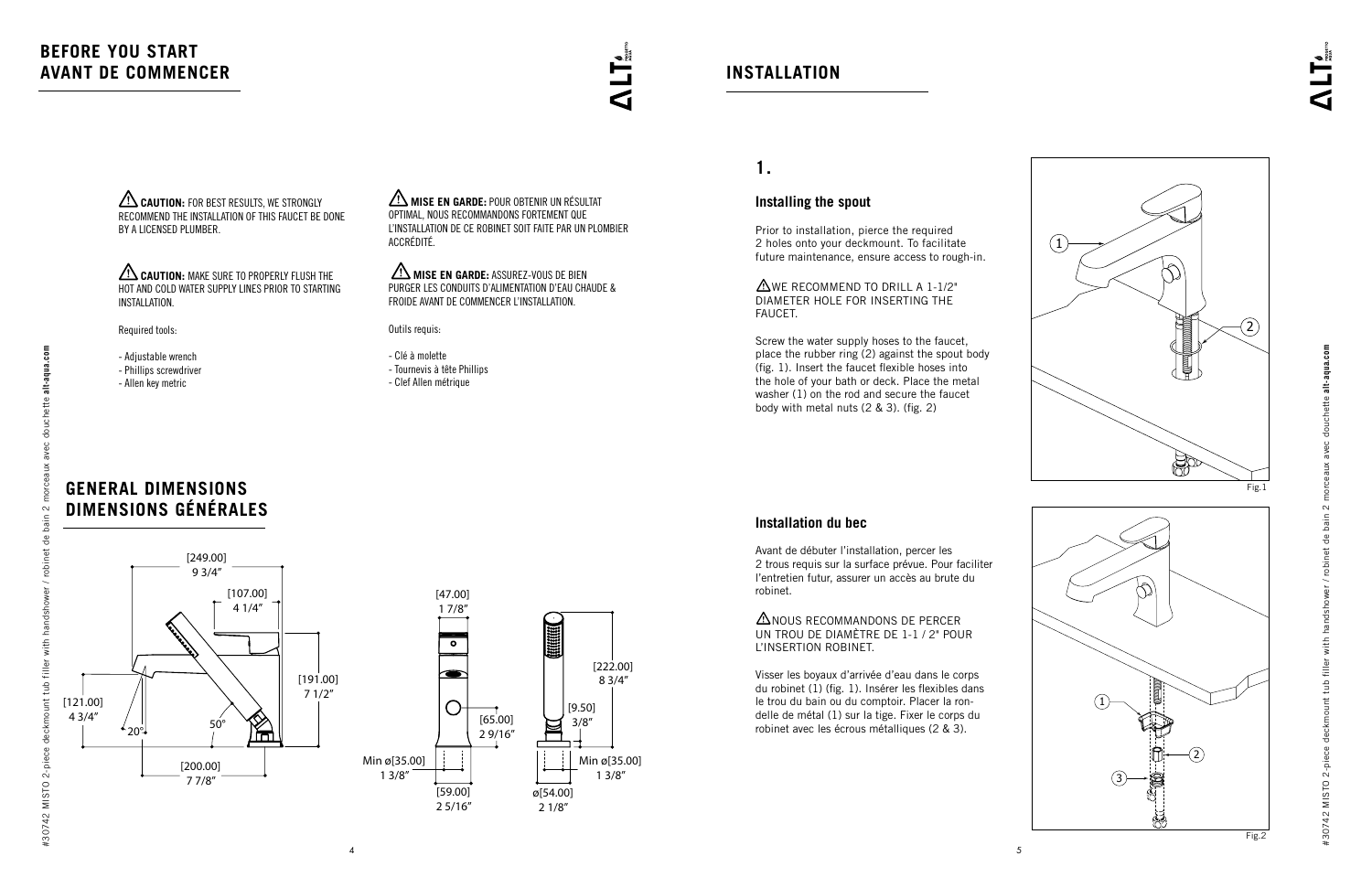#30742 MISTO 2-piece deckmount tub filler with handshower / robinet de bain 2 morceaux avec douchette **alt-aqua.com** ouchette alt-aqua.com de bain handshower / with  $\tilde{\mathbf{e}}$ 듵 #30742 MISTO 2-piece deckmount tub

## **2.**

### **Installing the handshower**

Insert the one piece base (3) (decorative flange, threaded rod) into the deckmount hole. Secure with supplied tie-down kit (4) (see Fig. 3). Insert the chrome hose (2) into the base hole (smaller 3/8 hex nut end). Then connect the other end of the hose (including washer) to the handshower (1). Tighten firmly.

### **Installation de la douchette**

Insérer la base de douchette (3) (rosace décorative et manchon fileté) dans le trou de la surface. Ensuite, fixer la base avec l'écrou (4) et la rondelle en caoutchouc (voir Fig.3). Insérer le raccord HEX 3/8" (le raccord plus petit) du boyau en chrome (2). Ensuite, raccorder l'autre bout du boyau (incluant la rondelle en caoutchouc) à la douchette (1).





# **3.**

### **Connecting the hoses**

A/ Connecting handshower and spout: Connect the 1/2" female end of the extension hose (2) (included in box) to the bottom of the faucet shank (1).

B/ Connecting the water supplies: Connect the hot and cold water hoses (3 & 4) to the G 1/2" supply lines. Hot and cold water hoses are

identified with colored tags.

### **Raccordement des boyaux flexibles**

A/ Raccordement de la douchette au bec : Raccorder le bout 1/2" femelle du boyau d'extension en acier tressé (2) (inclus dans la boite) au bas du raccord du robinet (1).

B/ Raccordement de l'alimentation d'eau : Raccorder les tuyaux d'eau chaude et d'eau froide (3 & 4) aux boyaux d'alimentation 1/2" G. Les boyaux d'eau chaude et froide sont identifiés.

### **Cartridge replacement Remplacement de la cartouche**

Start by shutting off water supply lines and then turn on to drain the faucet. To replace the cartridge (5), pull out the handle (2) by removing the set screw (1). Pull out the dome cap (3) and the nut (4). Replace with new cartridge and reassemble by reversing steps.

En premier, couper l'alimentation d'eau et ouvrir le robinet pour vider l'eau résiduelle. Pour remplacer la cartouche (5), retirer la poignée (2) en enlevant la vis de réglage (1). Démonter le capuchon en dôme (3) et l'écrou (4). Remplacer la cartouche avec la nouvelle, puis inverser les étapes pour le réassemblage.



## **INSTALLATION**

## **MAINTENANCE ENTRETIEN**

### **Aerator cleaning Nettoyage de l'aérateur**

To clean the aerator, using the special aerator key (provided) remove the aerator (1) from the spout. Then soak it in a vinegar and water solution to remove lime build-up. Once parts have been cleaned, reinsert the aerator.

Pour nettoyer l'aérateur (1), le retirer du bec avec la clef fournie. Ensuite, tremper l'aérateur dans un mélange de vinaigre et d'eau, pour retirer le calcaire qui pourrait s'y être accumulé. Une fois les pièces nettoyées, replacer l'aérateur.